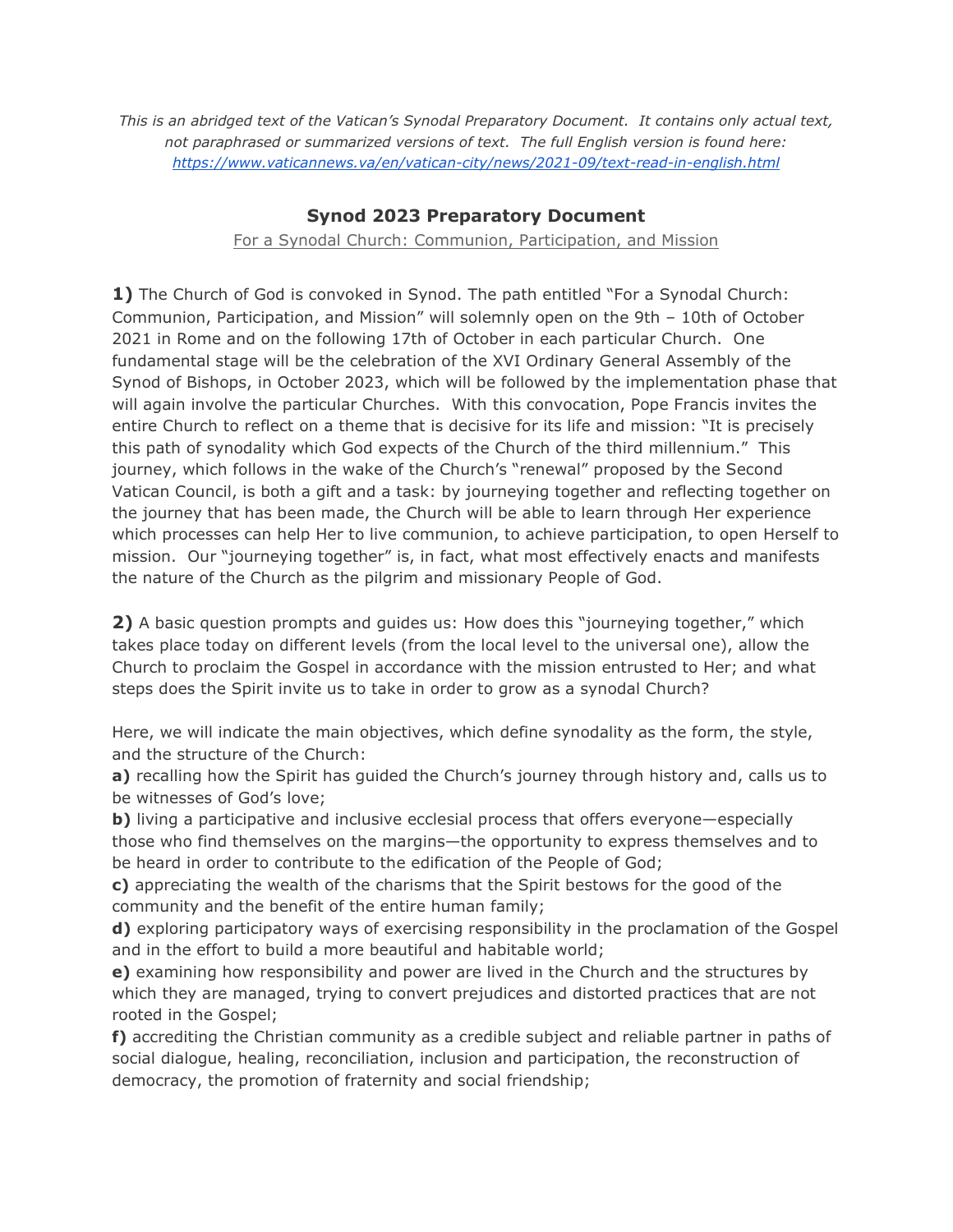**g)** regenerating relationships among members of Christian communities and between communities and other social groups, e.g., communities of believers of other denominations and religions, civil society organizations, popular movements, etc.;

**h)** fostering the appreciation and appropriation of the fruits of recent synodal experiences on the universal, regional, national, and local levels.

**3)** This Preparatory Document is at the service of the synodal journey, especially as a tool to facilitate the first phase of listening to and consulting the People of God in the particular Churches (October 2021 - April 2022).

#### **I. The Call to Journey Together**

**4)** The synodal journey unfolds within a historical context marked by epochal changes in society and by a crucial transition in the life of the Church, which cannot be ignored … in its tensions and contradictions … we are called to "scrutinize the signs of the times and interpret them in the light of the Gospel"

**5)** A global tragedy such as the COVID-19 pandemic "momentarily revived the sense that we are a global community, where one person's problems are the problems of all. No one is saved alone; we can only be saved together" The pandemic has made the already existing inequalities and inequities explode: the tragic condition faced by migrants in all regions of the world shows how high and strong the barriers dividing the single human family still are. The Encyclicals *Laudato si'* and *Fratelli Tutti* document the depth of the fault lines that run through humanity, and we can refer to these analyses to start listening to the cry of the poor and of the earth and to recognize the seeds of hope and of the future that the Spirit continues to sow in our time: Humanity still has the ability to work together in building our common home"

**6)** This situation, which unites the entire human family, challenges the Church's ability to accompany individuals and communities to reread experiences of mourning and suffering that have unmasked many false certainties, and to cultivate hope and faith in the goodness of the Creator and his creation. However, we cannot hide from the fact that the Church herself must face the lack of faith and the corruption even within herself. In particular, we cannot forget the suffering experienced by minors and vulnerable people "due to sexual abuse, the abuse of power and the abuse of conscience perpetrated by a significant number of clerics and consecrated persons." For too long the cry of the victims has been a cry that the Church has not been able to hear sufficiently. These are deep wounds that are difficult to heal, for which forgiveness can never be asked for enough. The whole Church is called to deal with the weight of a culture imbued with clericalism that she inherits from her history, and with those forms of exercising authority on which the different types of abuse (power, economic, conscience, sexual) are grafted. It is impossible to think of "a conversion of our activity as a Church that does not include the active participation of all the members of God's People: together let us ask the Lord for "the grace of conversion and the interior anointing needed to express before these crimes of abuse our compunction and our resolve courageously to combat them."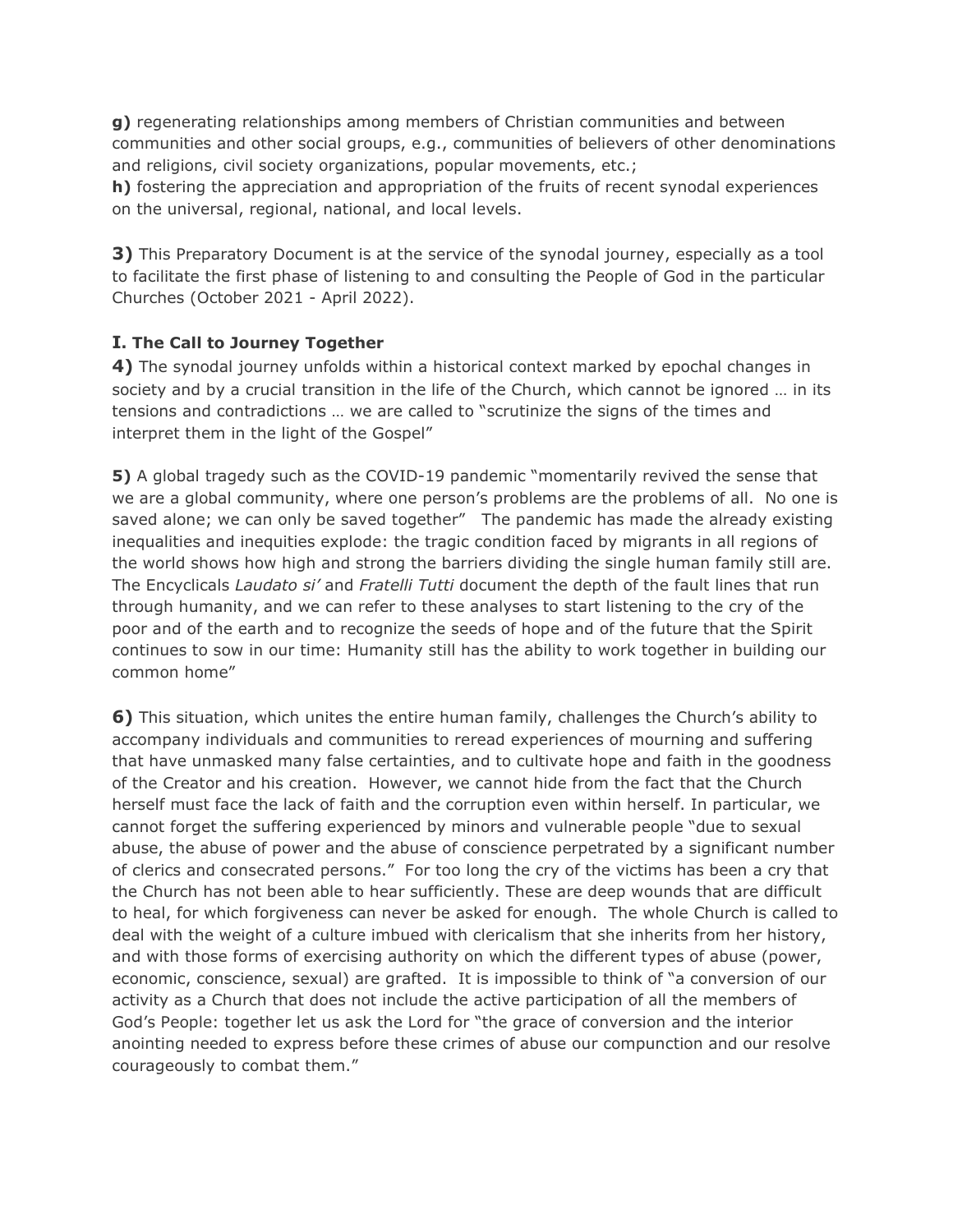**7)** In spite of our infidelities, the Spirit continues to act in history and to show his life-giving power. It is a reason for great hope that Churches have already begun meetings and consultation processes with the People of God. The desire of young people to be protagonists within the Church and the request for a greater appreciation of women and spaces for participation in the mission of the Church are also confirmed.

**8)** We cannot ignore the variety of conditions in which Christian communities live in the different regions of the world. If a secularized mentality tends to expel religion from the public space, religious fundamentalism, without respect for the liberties of others, feeds forms of intolerance and violence that are also reflected in the Christian community and in its relations with society. Christians not infrequently adopt the same attitudes, even fomenting divisions and opposition, including within the Church. It is equally necessary to consider the reverberation, within the Church and in its relations with society, of the fractures caused by reasons of ethnicity, race, caste, or other forms of social stratification or cultural and structural violence.

**9)** Within this context, synodality represents the main road for the Church to renew herself under the Spirit and by listening to the Word. The ability to imagine a different future for the Church and her institutions depends largely on the decision to initiate processes of listening, dialogue, and community discernment, in which each and every person can participate and contribute. A Church capable of communion, participation and subsidiarity, will stand beside the poor and least and lend them her voice.

# **II. A Constitutively Synodal Church**

**10)** It is this path of synodality which God expects of the Church of the third millennium. Synodality is much more than the celebration of ecclesial meetings and Bishops' assemblies. The title of the Synod proposes: communion, participation, and mission. It reveals and gives substance to the Church as communion when all her members journey together, gather in assembly and take an active part in her evangelizing mission.

**11)** In the first millennium, "journeying together"—practicing synodality— was the ordinary way in which the Church acted. Here are the roots of a synodal praxis at all levels of the Church's life—local, provincial, and universal.

**12)** The Second Vatican Council emphasizes that "God does not make people holy and save them merely as individuals, without bond or link between one another." The members of the People of God are united by Baptism, "... yet all share a true equality with regard to the dignity and to the activity common to all the Faithful for the building up of the Body of Christ" (LG, no. 32).

13) The (2nd Vatican) Council emphasized how, by virtue of the anointing of the Holy Spirit received in Baptism, the totality of the Faithful "cannot err in matters of belief. This People, gathered together by its Pastors, adheres to the sacred deposit of the Word of God … perseveres constantly in the teaching of the Apostles, in fraternal communion, in the breaking of bread, and in prayer.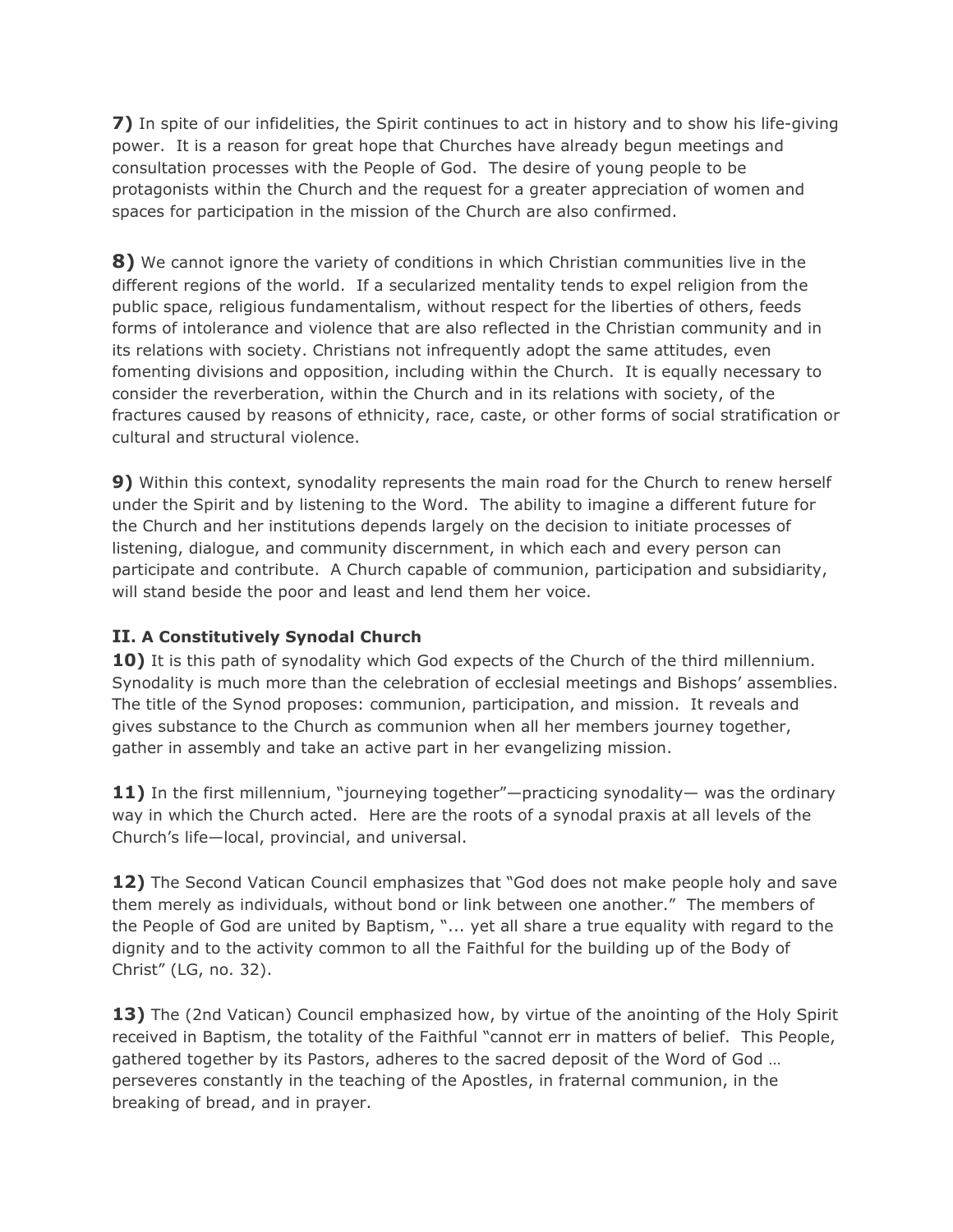**14)** The Pastors should not be afraid to listen to the Flock entrusted to them. The consultation of the People of God does not imply the assumption within the Church of the dynamics of democracy based on the principle of majority, because there is, at the basis of participation in every synodal process, a shared passion for the common mission of evangelization and not the representation of conflicting interests. Every synodal process, in which the Bishops are called to discern what the Spirit is saying to the Church, not by themselves but by listening to the People of God, is an evident form of that "journeying together."

**15)** The meaning of the journey to which we are all called is that of discovering the face and form of a synodal Church, in which "everyone has something to learn. The faithful people, the college of bishops, the Bishop of Rome: all listening to each other, and all listening to the Holy Spirit, the 'Spirit of truth' (*Jn* 14:17)." This includes the call to deepen relationships with other Churches and Christian communities. The perspective of "journeying together," then, is even broader, and embraces all humankind, whose "joys and hopes, griefs and anxieties" we share.

## **III. Listening to the Scriptures**

**16)** The Spirit of God, who illuminates and vivifies this "journeying together", is the same Spirit who works in the mission of Jesus promised to the Apostles and to the generations of disciples who hear God's Word and put it into practice. The Spirit does not limit himself to confirming the continuity of the Gospel of Jesus, but will illuminate the ever-new depths of his Revelation and inspire the decisions necessary to sustain the Church's journey. It is appropriate that our journey of building a synodal Church be inspired by two "images" from Scripture. One, the "community scene" that constantly accompanies the journey of evangelization; the other, the experience of the Spirit in which Peter and the early community recognize the risk of placing unjustified limits on faith sharing.

### **Jesus, the Crowd, the Apostles**

**17)** An original scene appears as the constant of the way in which Jesus reveals himself throughout the Gospel, as he announces the coming of the Kingdom of God. Essentially, three actors (plus one) are involved. The first is *Jesus*, who takes the initiative, sowing the words and signs of the coming of the Kingdom without "showing partiality" (cf. *Acts* 10:34). Jesus pays special attention to those who are "separated" from God and those "abandoned" by the community (the sinners and the poor, in gospel language). He offers liberation from evil and conversion to hope. Even in the diversity of the Lord's calls, the common trait is that faith always emerges as a valuing of people: their plea is heard, their difficulty is helped, their availability is appreciated, their dignity is confirmed and restored to the community's recognition.

**18)** The work of evangelization and the message of salvation would not be comprehensible without Jesus' constant openness to the widest possible audience, which the Gospels refer to as the *crowd*, that is, all the people who follow him along the path: this is the second actor on the scene of Revelation. The proclamation of the Gospel is not addressed only to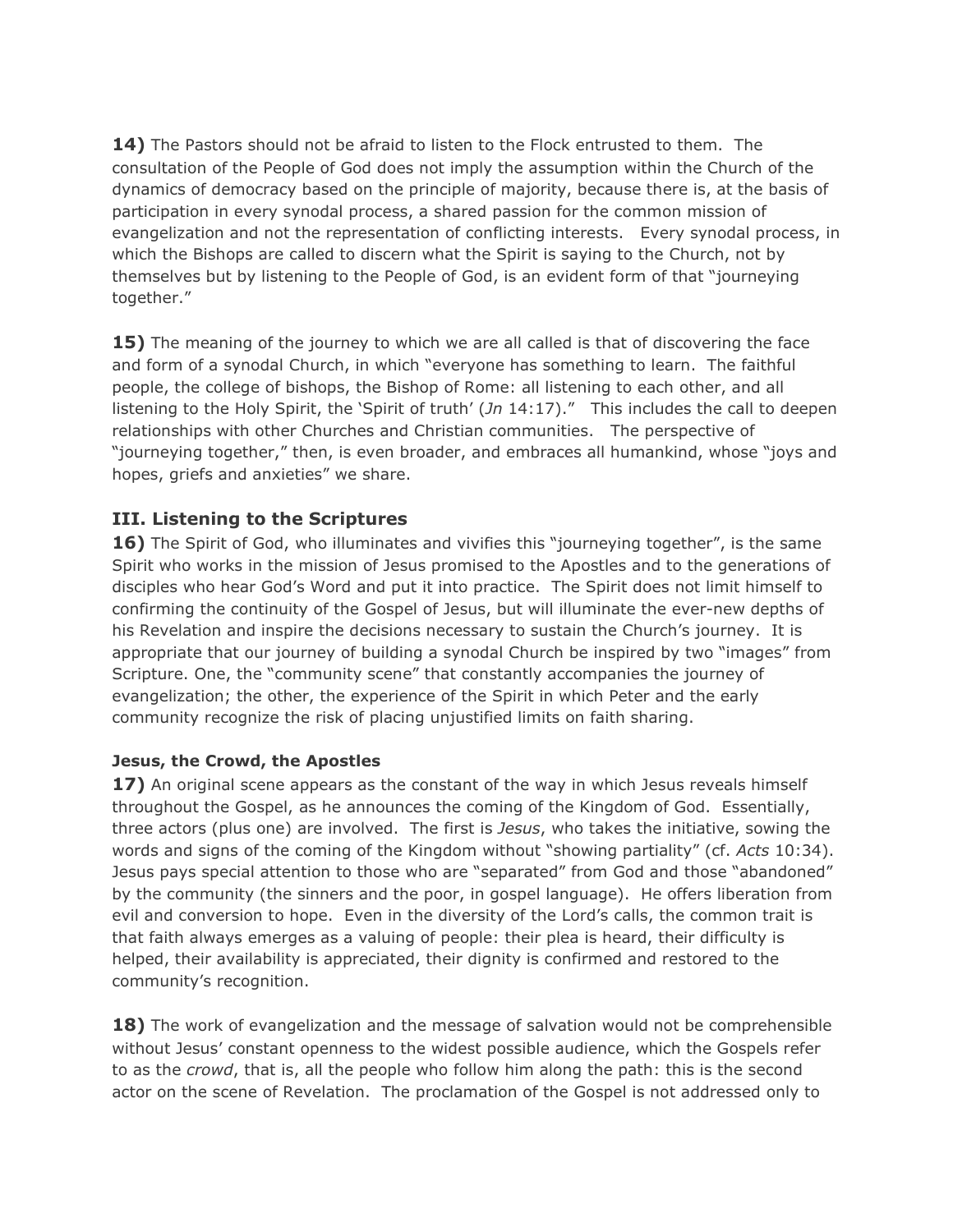an enlightened or chosen few. Jesus' interlocutor is the "people" of ordinary life, the "everyone" of the human condition, whom he puts directly in contact with God's gift and the call to salvation. In a way that surprises and sometimes scandalizes the witnesses, Jesus accepts as interlocutors all those who emerge from the crowd: he listens to the impassioned remonstrances of the Canaanite woman (cf. *Mt* 15:21–28), who cannot accept being excluded from the blessing he brings; he allows himself to dialogue with the Samaritan woman (cf. *Jn* 4:1–42), despite her condition as a socially and religiously compromised woman; he solicits the free and grateful act of faith of the man born blind (cf. *Jn* 9), whom official religion had dismissed as outside the perimeter of grace.

**19)** Some follow Jesus more explicitly, experiencing the fidelity of discipleship, while others are invited to return to their ordinary lives: yet all testify to the power of the faith that has saved them (cf. *Mt* 15:28). Among those who follow Jesus, the figure of the *apostles* clearly becomes prominent. The third actor's entrance occurs because it coincides with Jesus' call. The election of the apostles is not the privilege of an exclusive position of power and separation but the grace of an inclusive ministry of blessing and fellowship.

**20)** Jesus, the crowd in its diversity, the apostles: this is the imagery and the mystery that must be constantly contemplated and explored in depth so that the Church may increasingly become what she is. If Jesus is absent, and someone else takes his place, the Church becomes a contract between the apostles and the crowd, whose dialogue will end up following the plot of the political game. Without the apostles, the relationship with the evangelical truth [of Jesus] is broken, and the crowd remains exposed to a myth or ideology about him. Without the crowd, the apostles' relationship with Jesus becomes corrupted into a sectarian and self-referential form of religion, and evangelization, which emanates from the self-revelation that God addresses personally to all, loses its light.

**21)** Then, there is the "extra" actor, the antagonist, who brings to the scene the diabolical separation of the other three. Faced with the perturbing prospect of the cross, there are disciples who leave and mood-changing crowds. The insidiousness that divides manifests itself in the forms of religious rigor, of moral injunction that presents itself as more demanding than that of Jesus, and of the seduction of a worldly political wisdom that claims to be more effective than a discernment of spirits. In order to escape the deceptions of the "fourth actor," continuous conversion is necessary. Emblematic in this regard is the episode of the centurion Cornelius (cf. *Acts* 10), the antecedent of that "Council" of Jerusalem (cf. *Acts* 15) which constitutes a crucial reference point for a synodal Church.

# **A Double Dynamic of Conversion: Peter and Cornelius (***Acts* **10)**

**22)** The episode narrates the conversion of Cornelius, a pagan centurion in the Roman army of occupation, a profession based on violence and abuse. Yet, he cultivates a relationship with God and cares for his neighbor. In his home an angel calls him to send his servants to Peter. That same day, Peter receives a vision ordering him to kill and eat animals, some of which were unclean. He recognizes that the Lord is speaking to him, but he emphatically refuses, because that order demolishes precepts of the Torah that are inalienable for his religious identity.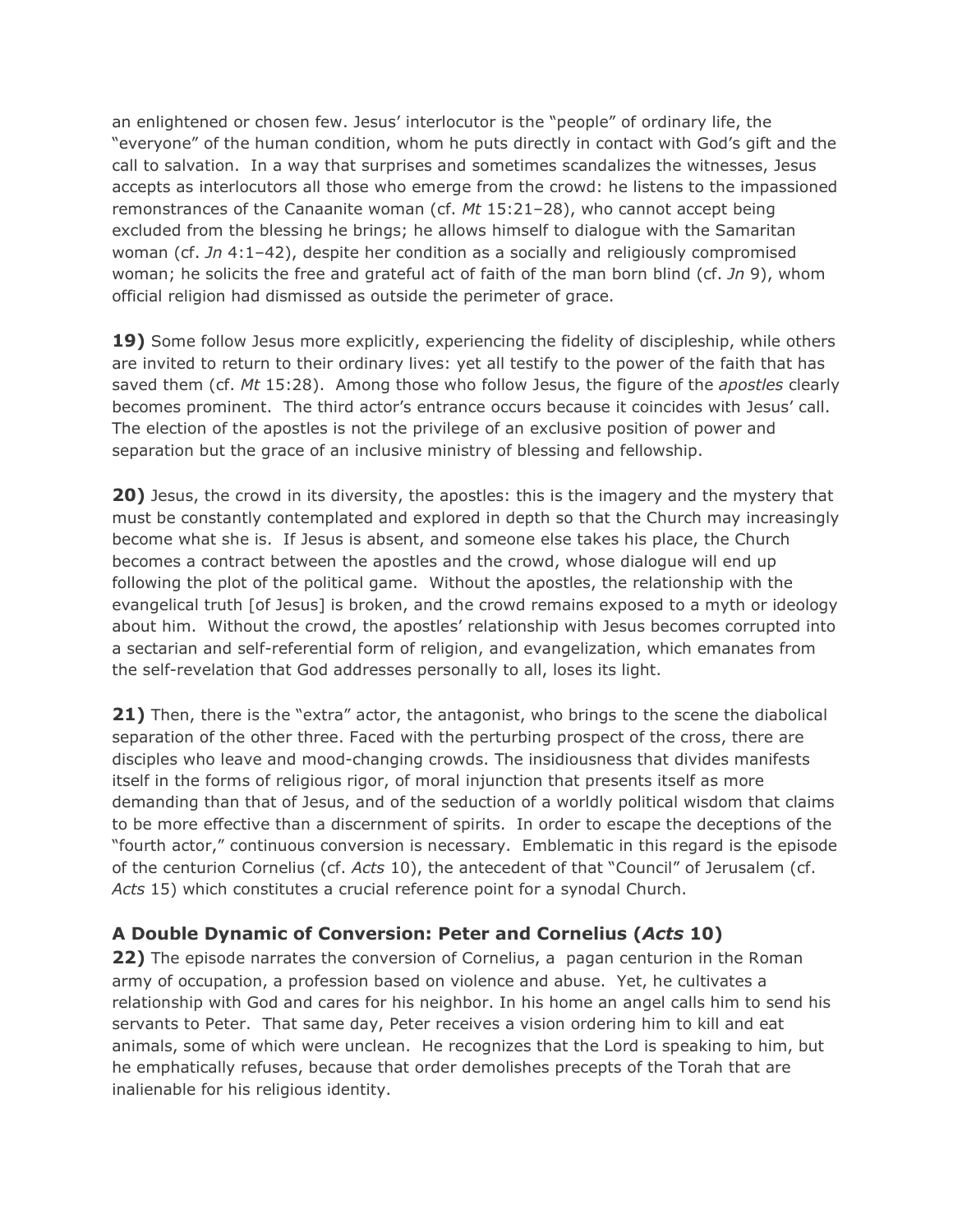**23)** Men sent by Cornelius arrive. The Spirit indicates to Peter that they are his envoys. Peter responds to them: "I am the one you are looking for." This is true conversion, the painful leaving one's own cultural and religious categories: Peter accepts to eat with pagans the food he had always considered forbidden. It is in the encounter with people, welcoming them, journeying with them, that he realizes the meaning of his vision: no human being is unworthy in the eyes of God.

**24)** The apostolic action accomplishes God's will by creating community, breaking down barriers, and promoting encounters. This form of communicating is similar to the one Peter will adopt in Jerusalem when the circumcised believers criticize him, accusing him of having broken the traditional norms. Peter reports what happened to him, in a process of discernment that consists of listening together to the Spirit.

# **IV. Synodality in Action: Pathways for Consulting the People of God**

**25)** Enlightened by the Word and grounded in Tradition, the synodal path is rooted in the concrete life of the People of God. Synodality is also a pilot experience for discernment on the direction in which to continue to move.

**26) THE FUNDAMENTAL QUESTION** that guides this consultation of the People of God is the following: *A synodal Church, in announcing the Gospel, "journeys together:" How is this "journeying together" happening today in your particular Church? What steps does the Spirit invite us to take in order to grow in our "journeying together"?*

**a)** What experiences in your particular Church does the fundamental question call to mind? **b)** What joys did they provoke? What difficulties and obstacles have they encountered? What wounds have they brought to light? What insights have they elicited? **c)** Where, in these experiences, does the voice of the Spirit resound? What is he asking of us? What are the points to be confirmed, the prospects for change, the steps to be taken? Where do we register a consensus? What paths are opening up for our particular Church?

# **Different Articulations of Synodality**

**27)** In the prayer, reflection, and sharing prompted by the fundamental question, keep in mind three levels on which synodality is articulated:

**a)** The level of the style with which the Church expresses its nature as the People of God that journeys together and gathers in assembly and roles;

**b)** The level of ecclesial structures and processes at the local, regional, and universal levels; **c)** The level of synodal processes and events in which the Church is convoked by the competent authority.

These three levels refer one to the other and must be held together in a coherent way, otherwise a counter-testimony is transmitted.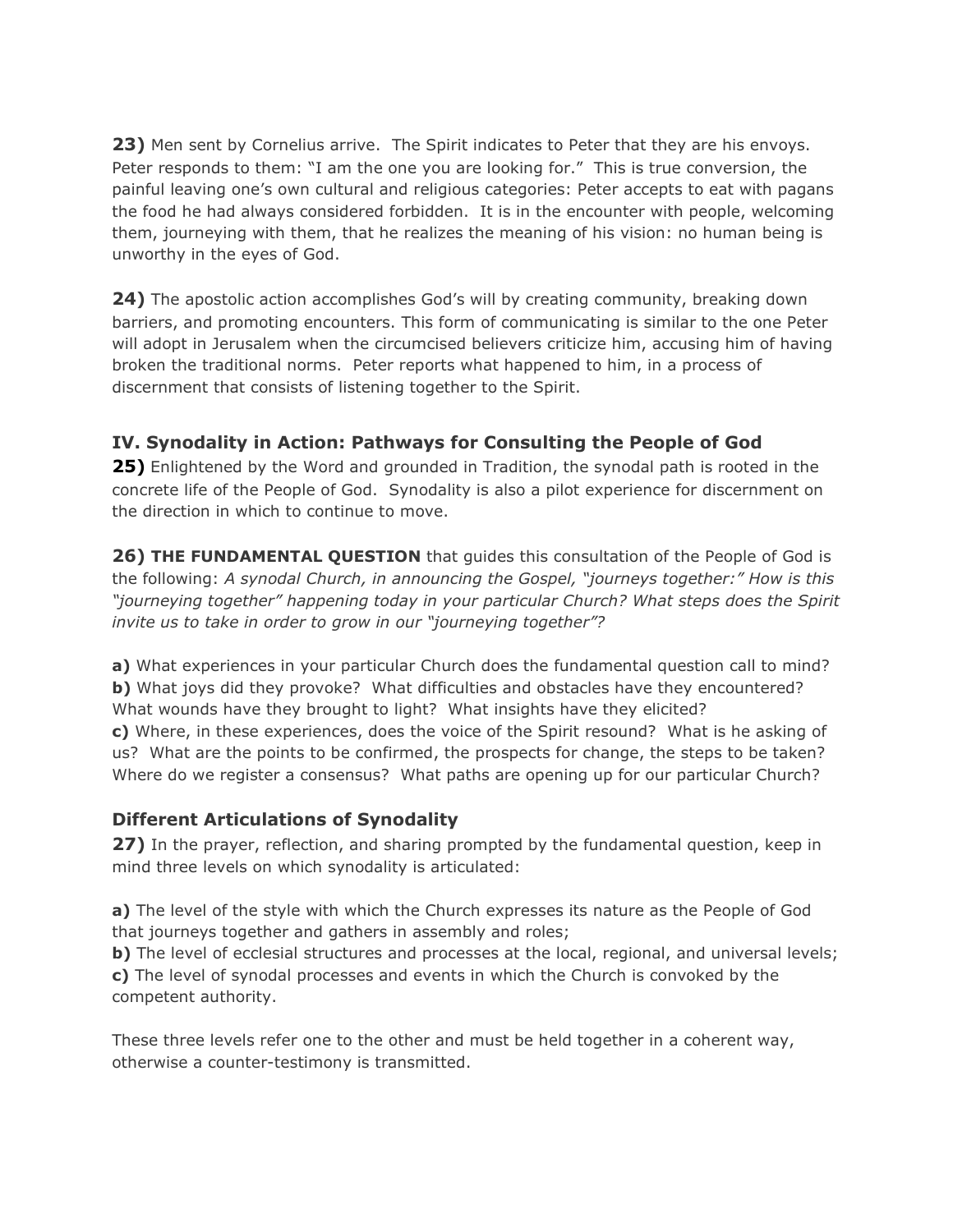**28)** "Journeying together" can be understood from two different perspectives. The first looks at the internal life of the particular Churches; relationships between their constituent parts (faithful and their pastors, diocesan synod), parishes; relationships between the Bishops and with the Bishop of Rome; Synods of Bishops and Episcopal Conferences; ways in which particular Churches integrate the contribution of various forms of monastic, religious, and consecrated life, lay associations and movements, ecclesial and ecclesiastical institutions (schools, hospitals, universities, foundations, charitable and assistance organizations, etc.). It also embraces relationships and common initiatives with the brothers and sisters of other Christian denominations, with whom we share the gift of the same Baptism.

**29)** The second perspective considers how the People of God journeys together with the entire human family. The state of relations, dialogue, and possible common initiatives with believers of other religions, with people who are distant from the faith, with specific social environments and groups and with their institutions (the world of politics, culture, economics, finance, labor, trade unions, and business associations, non-governmental and civil society organizations, popular movements, minorities of various kinds, the poor and the excluded, etc.).

## **Ten Thematic Nuclei to be Explored**

**30)** In order to highlight the experiences and contribute in a richer way to the consultation, we indicate below ten thematic nuclei that articulate different facets of "lived synodality."

### **I. THE JOURNEYING COMPANIONS**

*In the Church and in society, we are side by side on the same road*. In your local Church, who are the ones "journeying together"? When we say: "our Church," who is part of it? Who is asking us to journey together? Who are the road companions, including those outside the ecclesial perimeter? What persons or groups are left on the margins, expressly or in fact?

### **II. LISTENING**

*Listening is the first step, but it requires having an open mind and heart, without prejudices*. To whom does our particular Church "need to listen to"? How are the Laity, especially young people and women, listened to? How do we integrate the contribution of Consecrated Men and Women? What space is there for the voice of minorities, the discarded, and the excluded? Do we identify prejudices and stereotypes that hinder our listening? How do we listen to the social and cultural context in which we live?

### **III. SPEAKING OUT**

*All are invited to speak with courage and parrhesia, that is, integrating freedom, truth, and charity.* How do we promote a free and authentic style of communication within the community and its organizations, without duplicity and opportunism? And in relation to the society of which we are a part? When and how do we manage to say what is important to us? How does the relationship with the media system (not only Catholic media) work? Who speaks on behalf of the Christian community, and how are they chosen?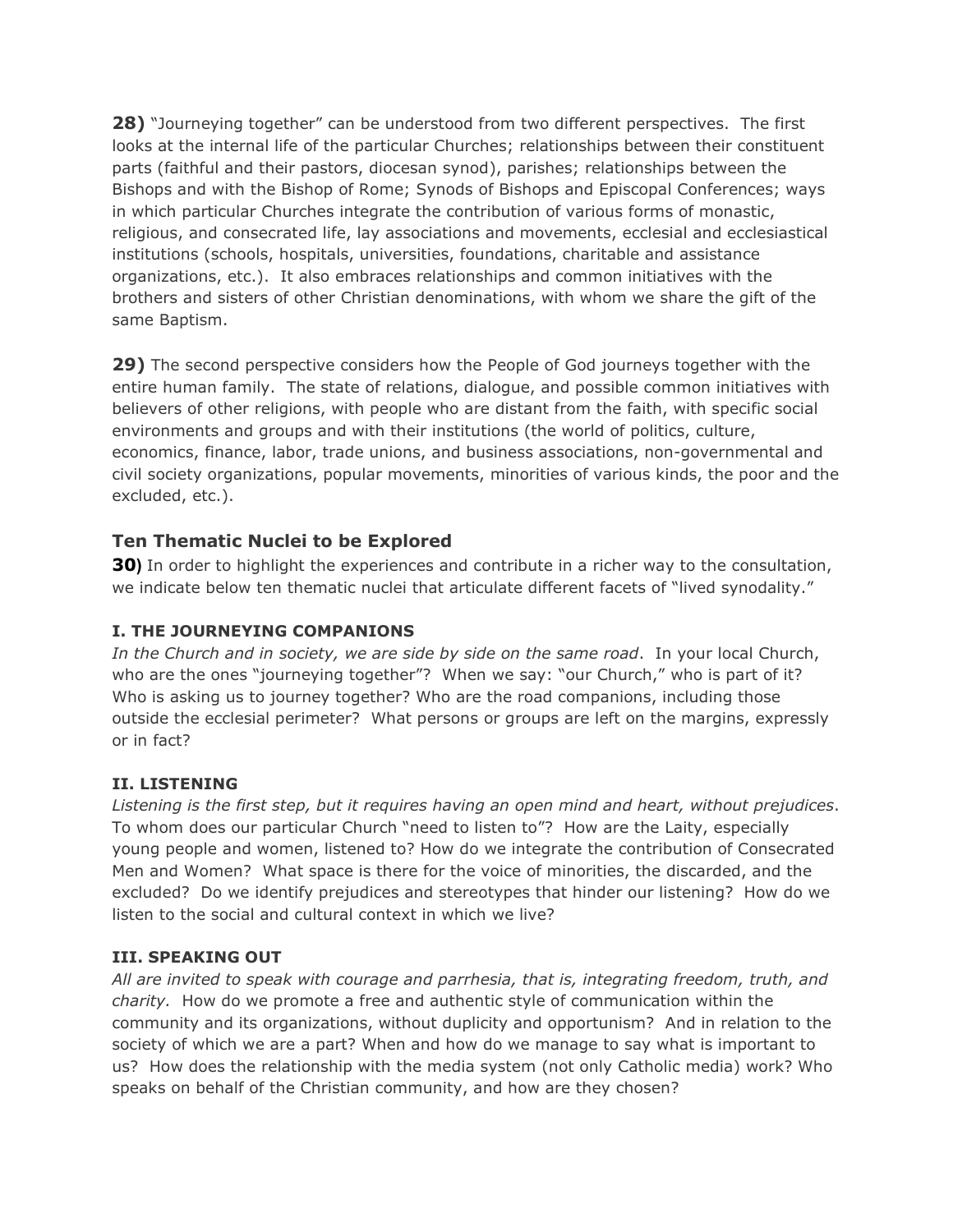#### **IV. CELEBRATING**

*"Journeying together" is only possible if it is based on communal listening to the Word and the celebration of the Eucharist*. How do prayer and liturgical celebration inspire and direct our "journeying together"? How do they inspire the most important decisions? How do we promote the active participation of all the Faithful in the liturgy?

#### **V. CO-RESPONSIBLE IN THE MISSION**

*Synodality is at the service of the Church's mission, in which all her members are called to participate*. Since we are all missionary disciples, how is each Baptized person called to be a protagonist in the mission? How does the community support its members committed to service in society (social and political commitment, in scientific research and teaching, in the promotion of social justice, in the protection of human rights, and in caring for the Common home, etc.)? How do you help them to live out these commitments in a logic of mission? How is discernment about mission-related choices made, and who participates in it? How are the different traditions that constitute the patrimony of many Churches, especially the Oriental ones, integrated and adapted in view of an effective Christian witness? How does collaboration work in territories where different *sui juris* Churches are present?

#### **VI. DIALOGUE IN CHURCH AND SOCIETY**

*Dialogue is a path of perseverance that also includes silences and sufferings, but which is capable of gathering the experience of persons and peoples*. What are the places and modes of dialogue within our particular Church? How are divergences of vision, conflicts, difficulties addressed? How do we promote collaboration with neighboring Dioceses, with and among religious communities, with and among lay associations and movements, etc.? What experiences of dialogue and shared commitment do we have with believers of other religions and with non-believers? How does the Church dialogue with and learn from other sectors of society: the world of politics, economics, culture, civil society, the poor…?

#### **VII. WITH THE OTHER CHRISTIAN DENOMINATIONS**

*The dialogue between Christians of different confessions, united by one Baptism, has a special place in the synodal journey*. What relations do we have with the brothers and sisters of other Christian denominations? What areas do they concern? What fruits have we drawn from this "journeying together"? What are the difficulties?

#### **VIII. AUTHORITY AND PARTICIPATION**

*A synodal Church is a participatory and co-responsible Church*. How do we identify the goals to be pursued, the way to achieve them, and the steps to be taken? How is authority exercised within our particular Church? What are the practices of teamwork and coresponsibility? How are lay ministries and the assumption of responsibility by the Faithful promoted? How do synodal bodies function at the level of the particular Church? Are they a fruitful experience?

#### **IX. DISCERNING AND DECIDING**

*In a synodal style, decisions are made through discernment, based on a consensus that flows from the common obedience to the Spirit*. By what procedures and methods do we discern together and make decisions? How can they be improved? How do we promote